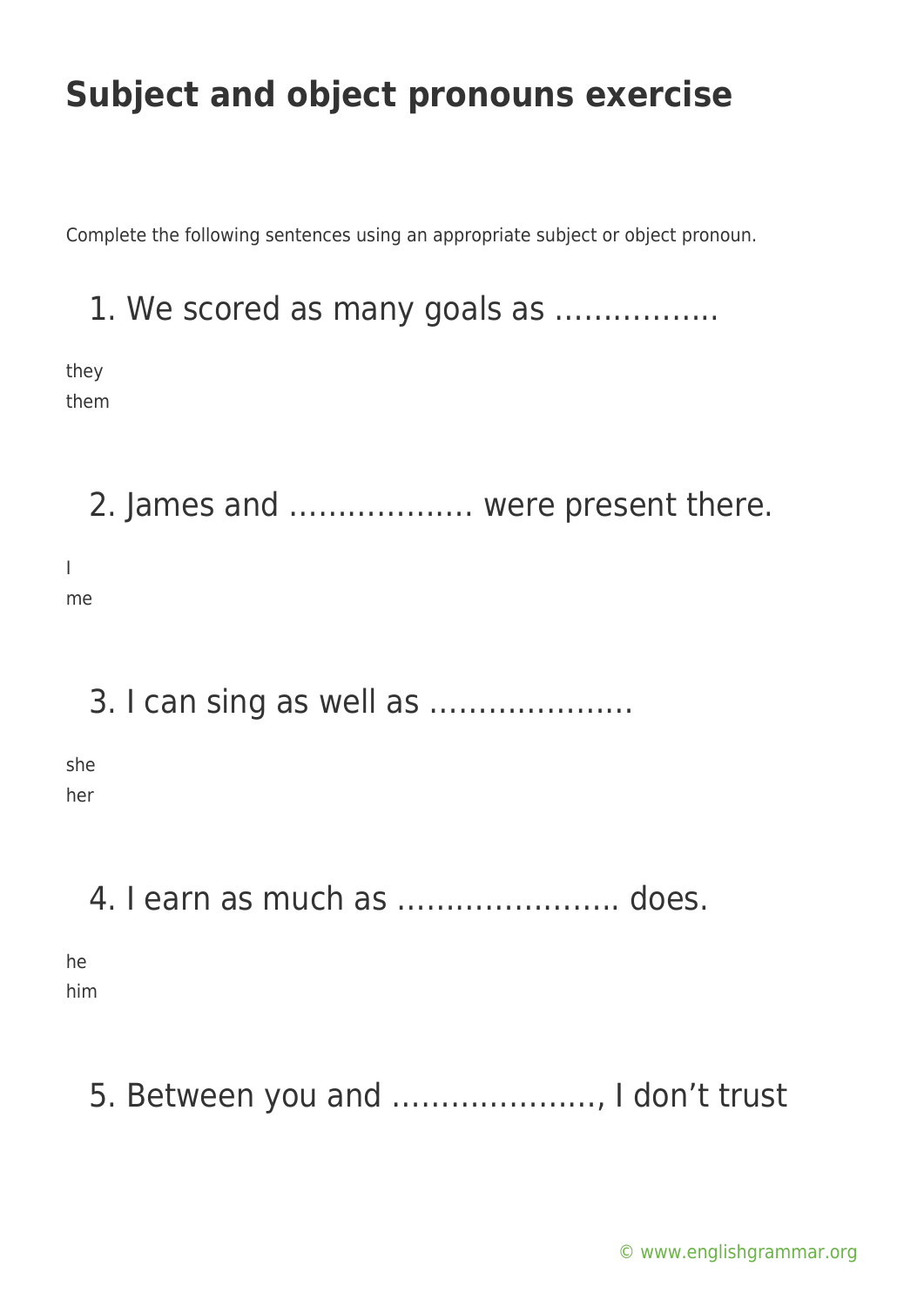#### him.

I

me

## 6. Wait for Sonia and …………………

I me

## 7. You know that as well as ………………….. do.

I

me

## 8. Nobody will help you but …………………

I

me

## 9. We are not as rich as ………………….

they them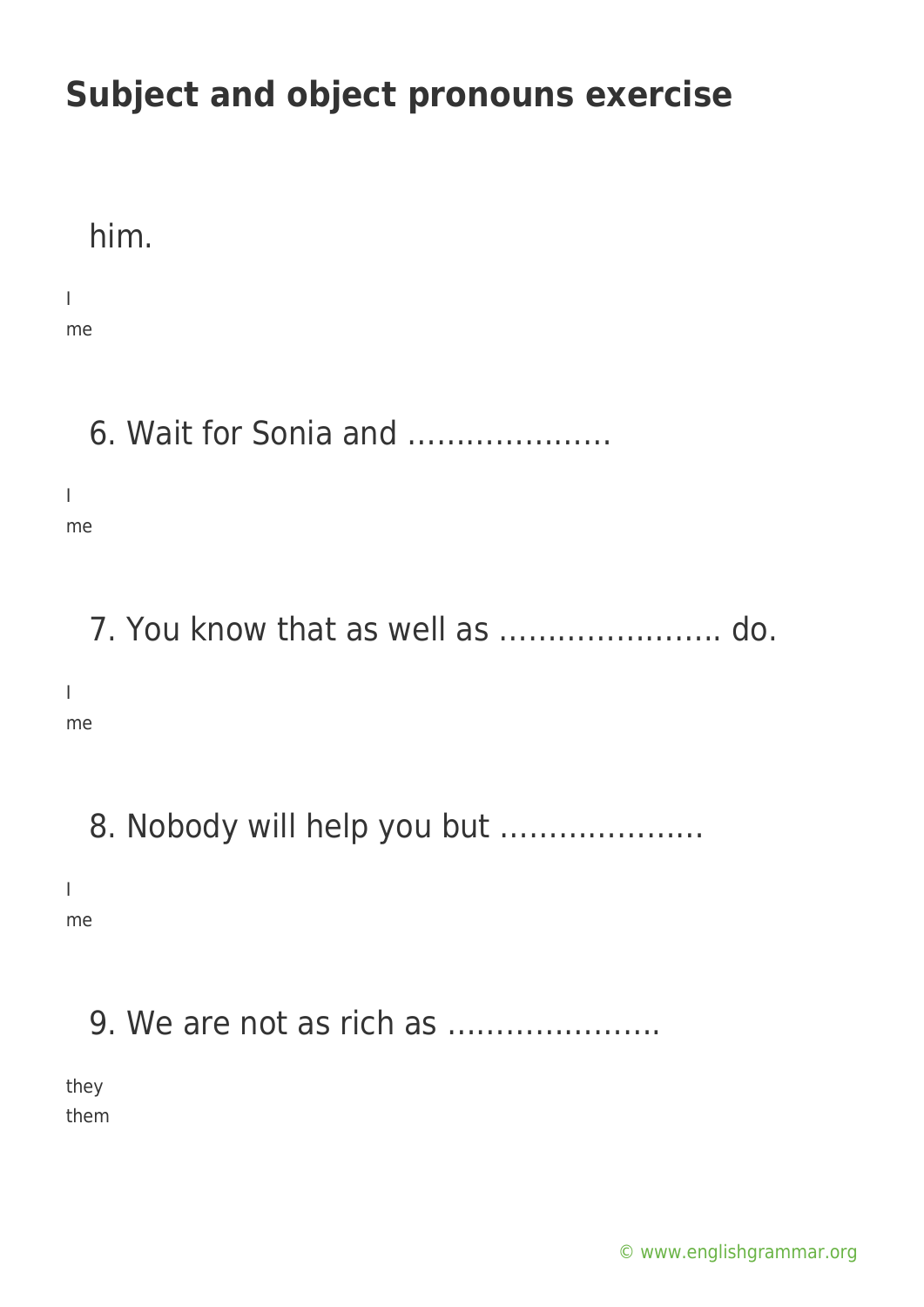10. Jane is as old as ………………… am.

I

me

#### 11. He is known to my brother and .................

I me

## 12. Nobody but ………………… was present.

he

him

#### Answers

- 1. We scored as many goals as them.
- 2. James and I were present there.
- 3. I can sing as well as her.
- 4. I earn as much as he does.
- 5. Between you and me, I don't trust him.